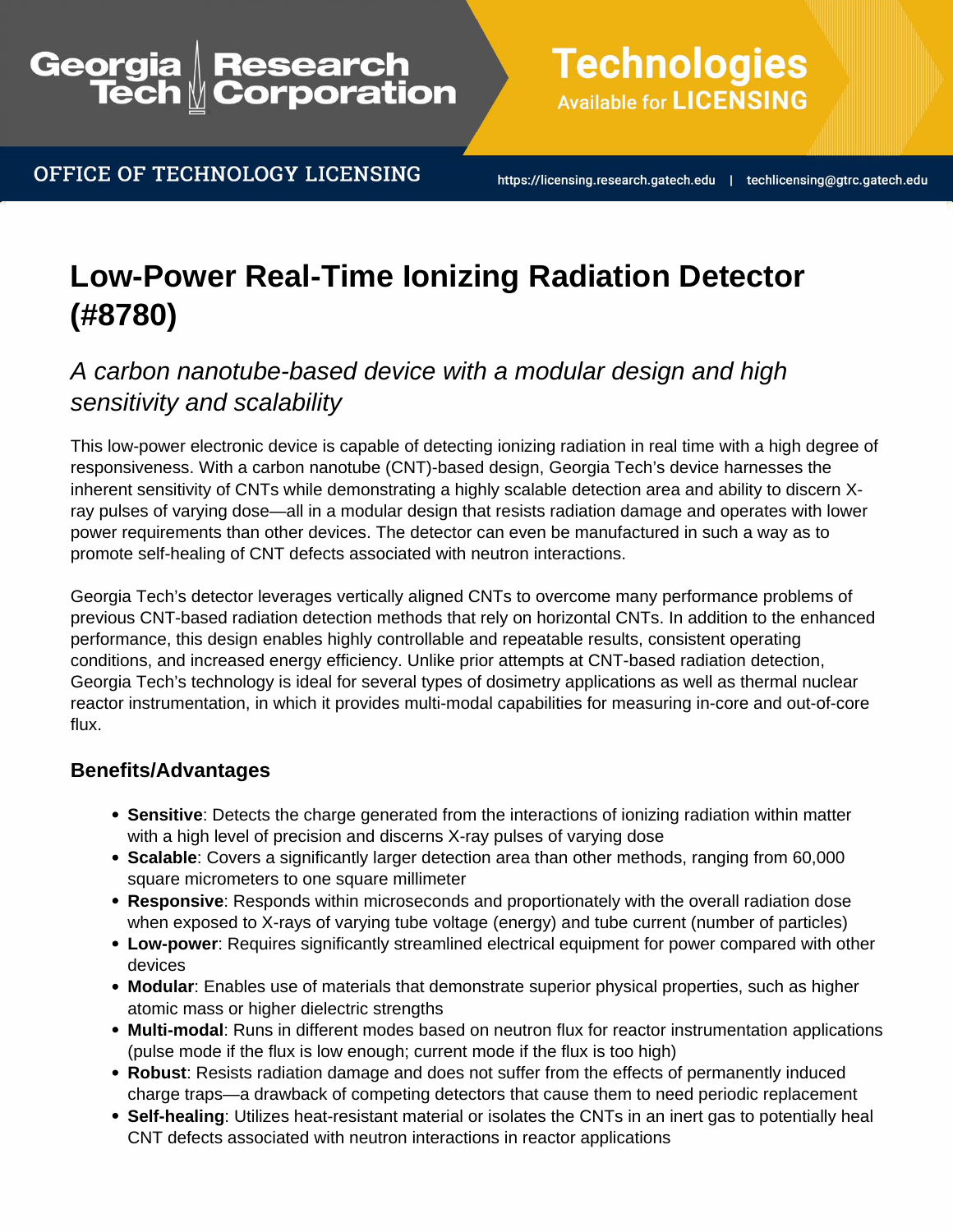## **Potential Commercial Applications**

Georgia Tech's device is ideally suited for use as an ionizing radiation detector, especially for:

- Medical radiation dosimetry
- Space application dosimetry
- Thermal nuclear reactor instrumentation

### **Background/Context for This Invention**

CNTs have applications in numerous fields due to their robust physical and electronic properties, but their use in radiation detection has historically been limited. The inherent sensitivity of CNTs to their electric environment make them excellent sensors to the charge generated from the interactions of ionizing radiation within matter, but the detection efficiency of bulk CNTs has been restricted due to their low interaction probability. Georgia Tech's innovation addresses the historic shortcomings of other CNT-based detection devices, such as single carbon nanotube field effect transistor detectors and dosimeters.

Georgia Tech's detector was fabricated by growing vertically aligned CNTs directly onto intrinsic bottom contacts patterned on a SiO<sub>2</sub>/Si substrate. A global bottom gate contact is placed on the opposite side of the substrate and used to control the conductance of the CNT channel. When exposed to ionizing radiation such as X-rays, the drain current responds immediately to the charge induced in the SiO<sub>2</sub>/Si substrate. In rigorous device testing, the CNT-based detector has been shown to be sensitive to both X-ray energy and fluence and therefore, is sensitive to the overall absorbed dose. The innovation underscores the promise of integrating nanomaterials into traditional detection mediums with a device that is sensitive, scalable, and responsive.

#### **Dr. Anna S. Erickson** Associate Professor - Georgia Tech George W. Woodruff School of Engineering

#### **Arith Rajapakse**

Graduate Research Assistant - Georgia Institute of Technology

#### **More Information**

#### **Publications**

**For more information about this technology, please visit:** <https://licensing.research.gatech.edu/technology/low-power-real-time-ionizing-radiation-detector>

Images: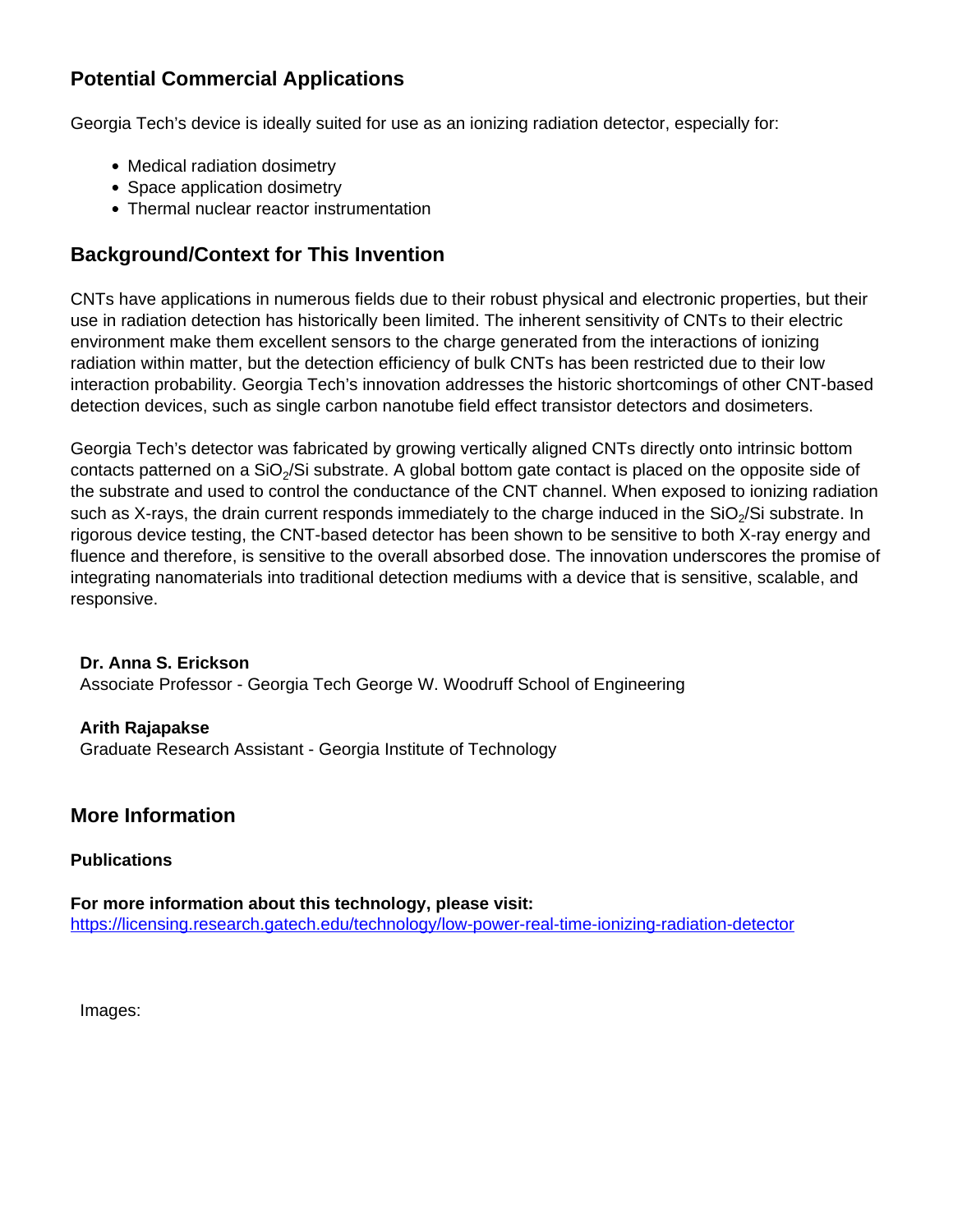

An illustration of Georgia Tech's vertically aligned CNT-based ionizing radiation detector.